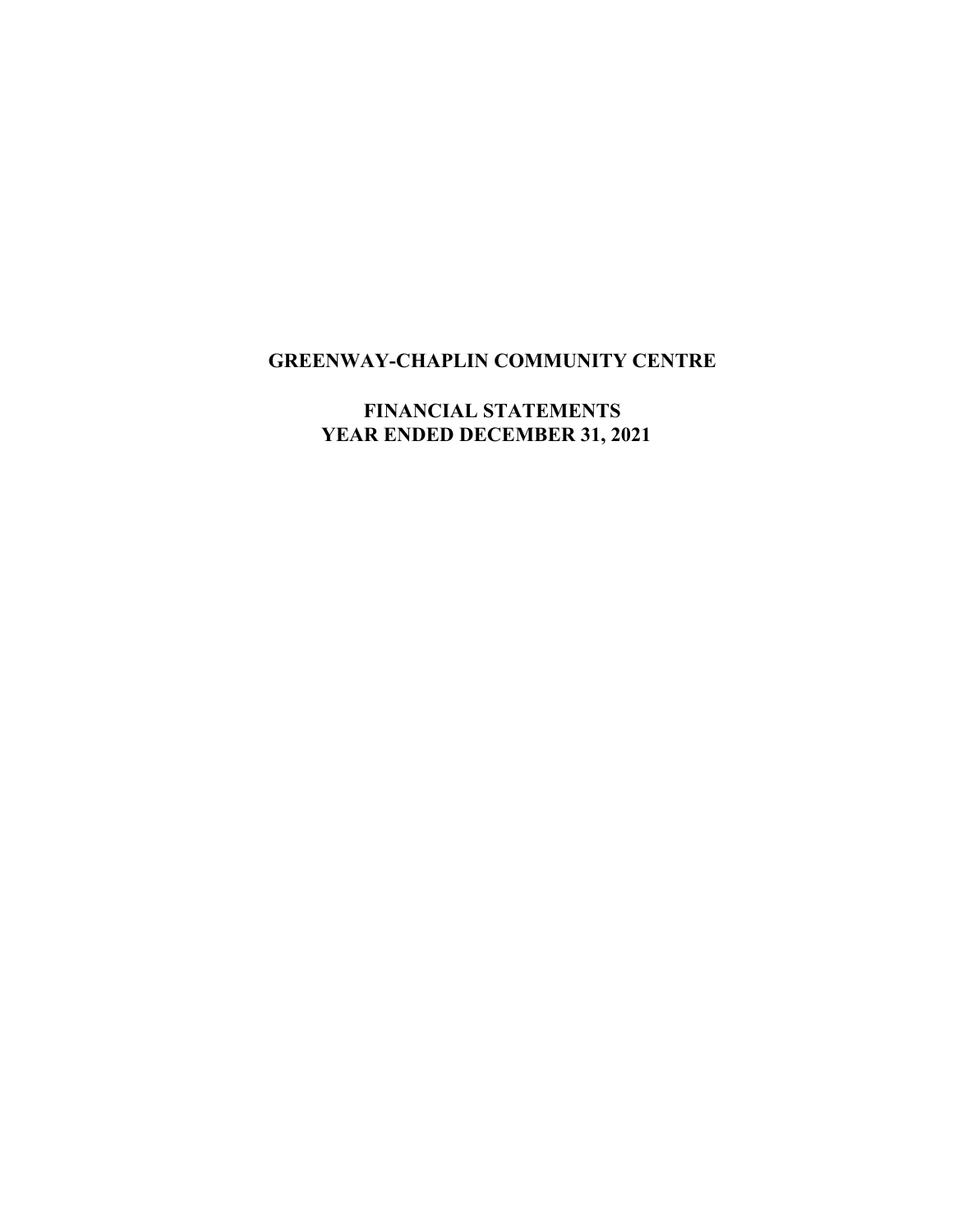## **DECEMBER 31, 2021 CONTENTS**

|                                        | Page    |
|----------------------------------------|---------|
| <b>Independent Auditors' Report</b>    | $1 - 2$ |
| <b>Financial Statements</b>            |         |
| <b>Financial Position</b>              | 3       |
| Statement of Operations and Net Assets | 4       |
| <b>Statement of Cash Flows</b>         | 5       |
| <b>Explanatory Financial Notes</b>     | $6 - 8$ |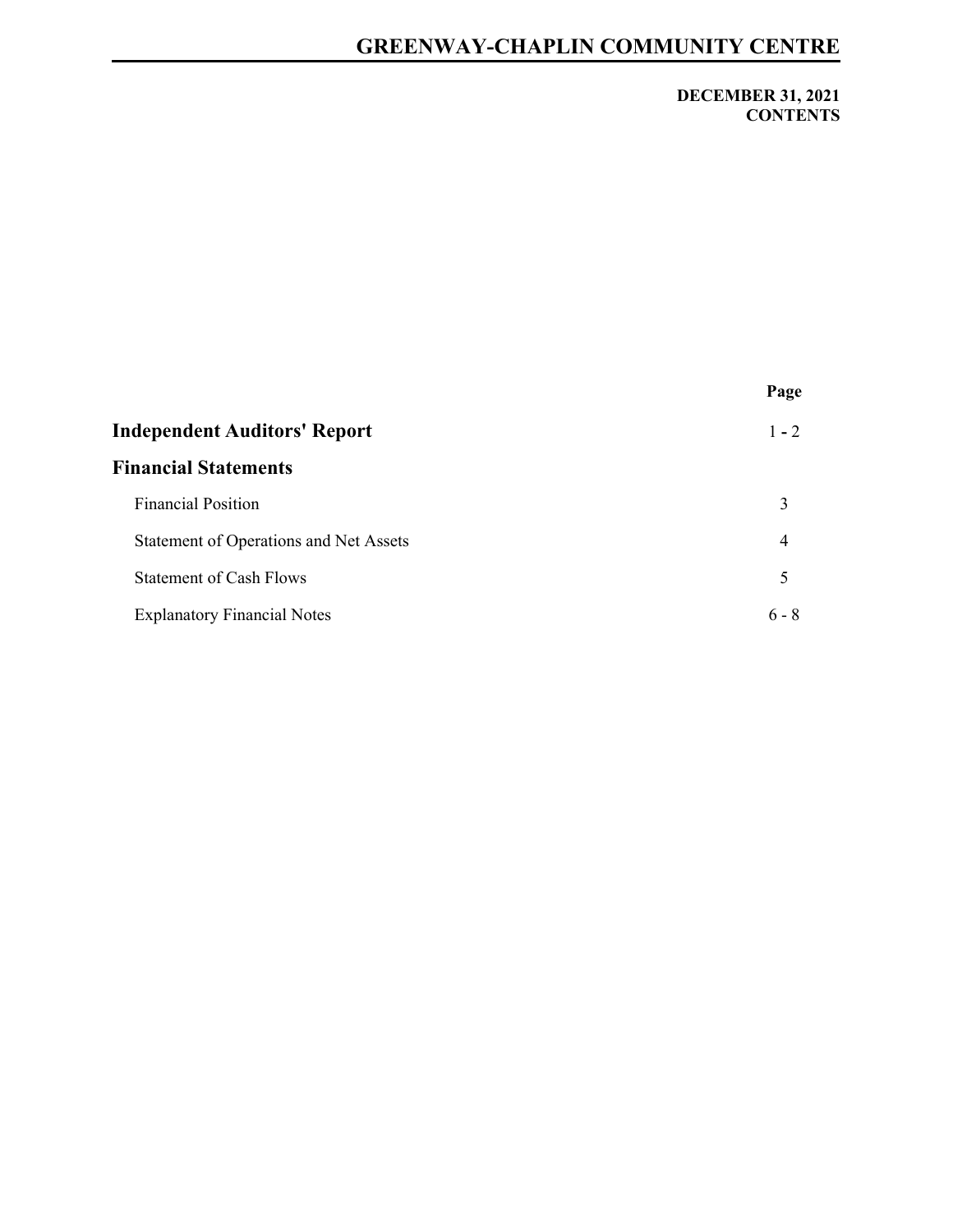

## **INDEPENDENT AUDITORS' REPORT**

## To the Board of Directors of **Greenway-Chaplin Community Centre**

#### **Qualified Opinion**

We have audited the accompanying financial statements of **Greenway-Chaplin Community Centre** (the Centre), which comprise the statement of financial position as at December 31, 2021, and the statements of operations and net assets and cash flows for the year then ended, and notes to the financial statements, including a summary of significant accounting policies.

In our opinion, except for the effects of the matter described in the Basis for Qualified Opinion section of our report, the accompanying financial statements present fairly, in all material respects, the financial position of the Centre as at December 31, 2021, and its financial performance and its cash flows for the year then ended in accordance with Canadian accounting standards for not-for-profit organizations.

#### **Basis for Qualified Opinion**

In common with many not-for-profit organizations, the Centre derives revenue from fundraising, the completeness of which is not susceptible to satisfactory audit verification. Accordingly, our verification of these revenues was limited to the amounts recorded in the records of the Centre and we were not able to determine whether any adjustments might be necessary to fundraising revenues, excess of revenue over expenditure and net assets.

We conducted our audit in accordance with Canadian generally accepted auditing standards. Our responsibilities under those standards are further described in the Auditors' Responsibilities for the Audit of the Financial Statements section of our report. We are independent of the Centre in accordance with the ethical requirements that are relevant to our audit of the financial statements in Canada, and we have fulfilled our other ethical responsibilities in accordance with these requirements. We believe that the audit evidence we have obtained is sufficient and appropriate to provide a basis for our qualified opinion.

#### **Responsibilities of Management and Those Charged with Governance for the Financial Statements**

Management is responsible for the preparation and fair presentation of these financial statements in accordance with Canadian accounting standards for not-for-profit organizations, and for such internal control as management determines is necessary to enable the preparation of financial statements that are free from material misstatement, whether due to fraud or error.

In preparing the financial statements, management is responsible for assessing the Centre's ability to continue as a going concern, disclosing, as applicable, matters related to going concern and using the going concern basis of accounting unless the Board of Directors either intends to liquidate the Centre or to cease operations, or has no realistic alternative but to do so.

Those charged with governance are responsible for overseeing the Centre's financial reporting process.

#### **Auditors' Responsibilities for the Audit of the Financial Statements**

Our objectives are to obtain reasonable assurance about whether the financial statements as a whole are free from material misstatement, whether due to fraud or error, and to issue an auditors' report that includes our opinion. Reasonable assurance is a high level of assurance, but is not a guarantee that an audit conducted in accordance with Canadian generally accepted auditing standards will always detect a material misstatement when it exists. Misstatements can arise from fraud or error and are considered material if, individually or in the aggregate, they could reasonably be expected to influence the economic decisions of users taken on the basis of these financial statements.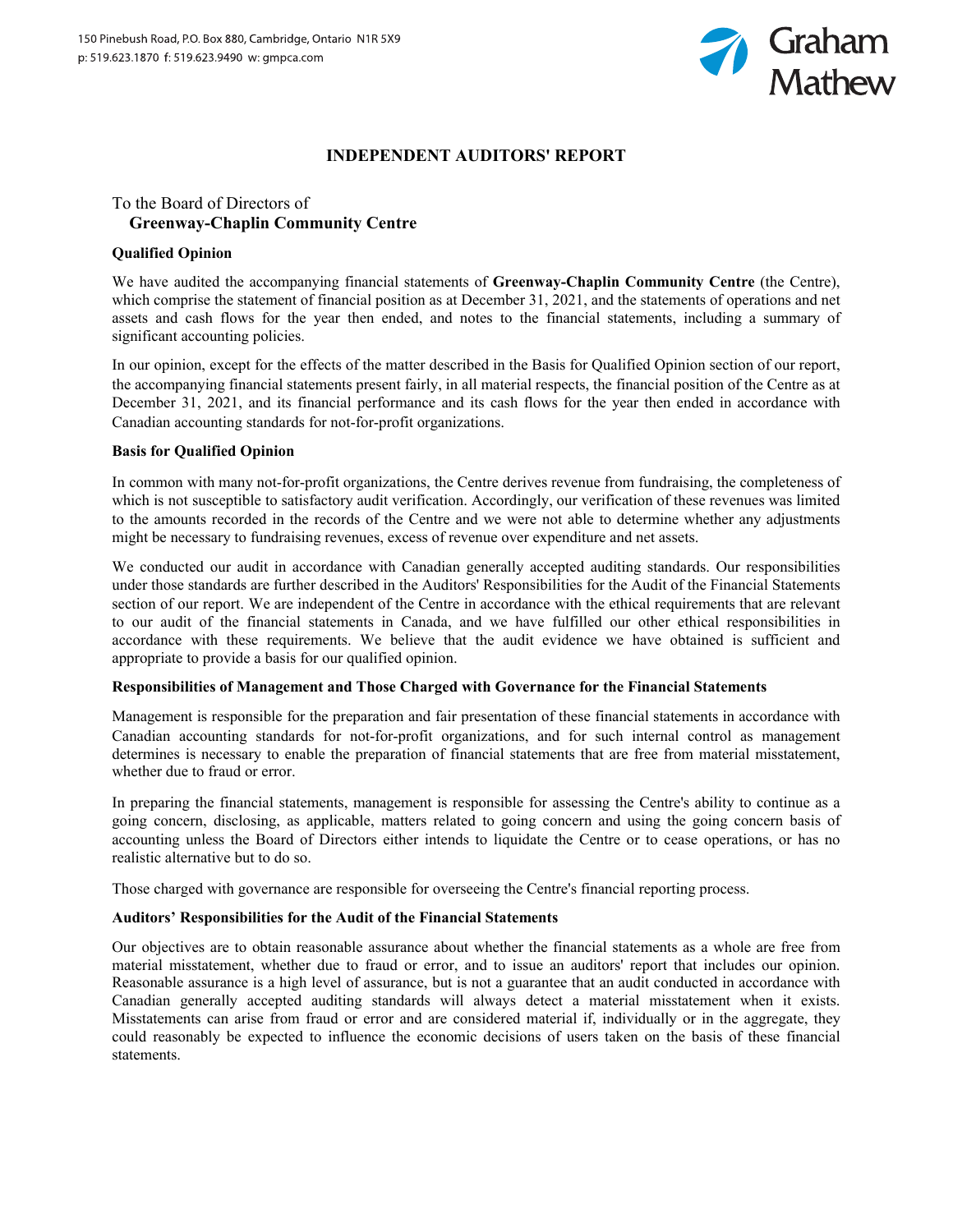#### **INDEPENDENT AUDITORS' REPORT (CONTINUED)**

As part of an audit in accordance with Canadian generally accepted auditing standards, we exercise professional judgement and maintain professional skepticism throughout the audit. We also:

- Identify and assess the risks of material misstatement of the financial statements, whether due to fraud or error, design and perform audit procedures responsive to those risks, and obtain audit evidence that is sufficient and appropriate to provide a basis for our opinion. The risk of not detecting a material misstatement resulting from fraud is higher than for one resulting from error, as fraud may involve collusion, forgery, intentional omissions, misrepresentations, or the override of internal control.
- Obtain an understanding of internal control relevant to the audit in order to design audit procedures that are appropriate in the circumstances, but not for the purpose of expressing an opinion on the effectiveness of the Centre's internal control.
- Evaluate the appropriateness of accounting policies used and the reasonableness of accounting estimates and related disclosures made by management.
- Conclude on the appropriateness of management's use of the going concern basis of accounting and, based on the audit evidence obtained, whether a material uncertainty exists related to events or conditions that may cast significant doubt on the Centre's ability to continue as a going concern. If we conclude that a material uncertainty exists, we are required to draw attention in our auditors' report to the related disclosures in the financial statements or, if such disclosures are inadequate, to modify our opinion. Our conclusions are based on the audit evidence obtained up to the date of our auditors' report. However, future events or conditions may cause the Centre to cease to continue as a going concern.
- Evaluate the overall presentation, structure and content of the financial statements, including the disclosures, and whether the financial statements represent the underlying transactions and events in a manner that achieves fair presentation.

We communicate with those charged with governance regarding, among other matters, the planned scope and timing of the audit and significant audit findings, including any significant deficiencies in internal control that we identify during our audit.

Graham Nather Berfessional Corporation

Cambridge, Ontario

April 25, 2022 Chartered Professional Accountants, authorized to practise public accounting by the Chartered Professional Accountants of Ontario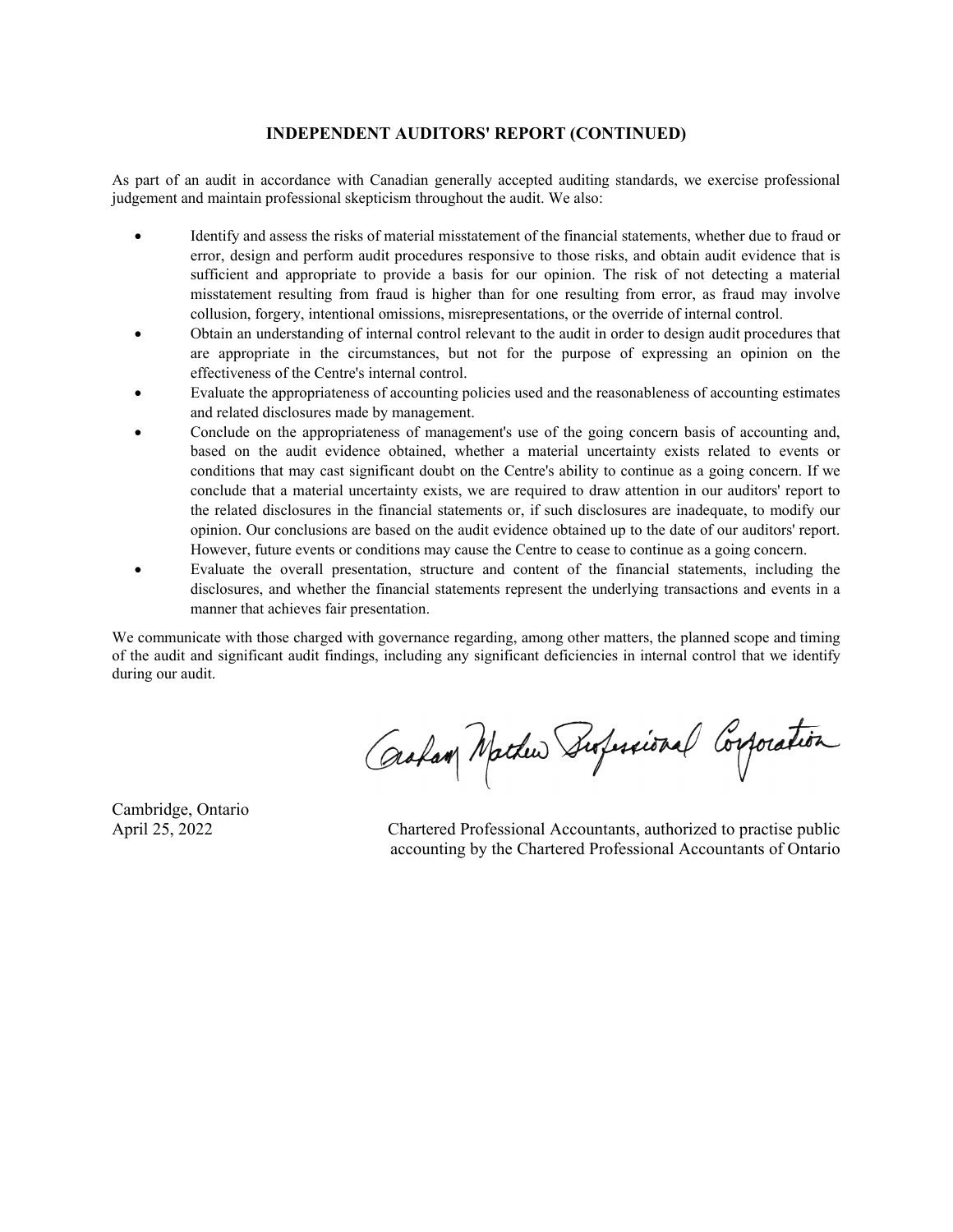## **FINANCIAL POSITION DECEMBER 31, 2021**

|                                                                                | 2021<br>$\mathbb S$ | 2020<br>\$        |
|--------------------------------------------------------------------------------|---------------------|-------------------|
| <b>ASSETS</b>                                                                  |                     |                   |
|                                                                                |                     |                   |
| Cash                                                                           | 816,860             | 793,560           |
| Short-term investment (note 8)                                                 | 51,800              | 51,440            |
| Accounts receivable                                                            | 21,961              | 12,891            |
| Prepaid expenses                                                               | 17,474              | 15,797            |
| Capital assets (note 9)                                                        | 13,766              |                   |
|                                                                                | 921,861             | 873,688           |
|                                                                                |                     |                   |
|                                                                                |                     |                   |
| <b>LIABILITIES</b>                                                             |                     |                   |
|                                                                                |                     |                   |
| Accounts payable and accrued liabilities (note 4)<br>Deferred revenue (note 6) | 26,025<br>244,230   | 21,207<br>392,984 |
| <b>Current liabilities</b>                                                     | 270,255             | 414,191           |
| Deferred capital funding (note 7)                                              | 293,636             | 300,000           |
| Long-term debt (note 10)                                                       | 60,000              |                   |
|                                                                                | 623,891             | 714,191           |
|                                                                                |                     |                   |
|                                                                                |                     |                   |
| <b>NET ASSETS</b>                                                              |                     |                   |
| Net assets                                                                     | 297,970             | 159,497           |
|                                                                                | 921,861             | 873,688           |

## **APPROVED BY THE BOARD:**

Director

Director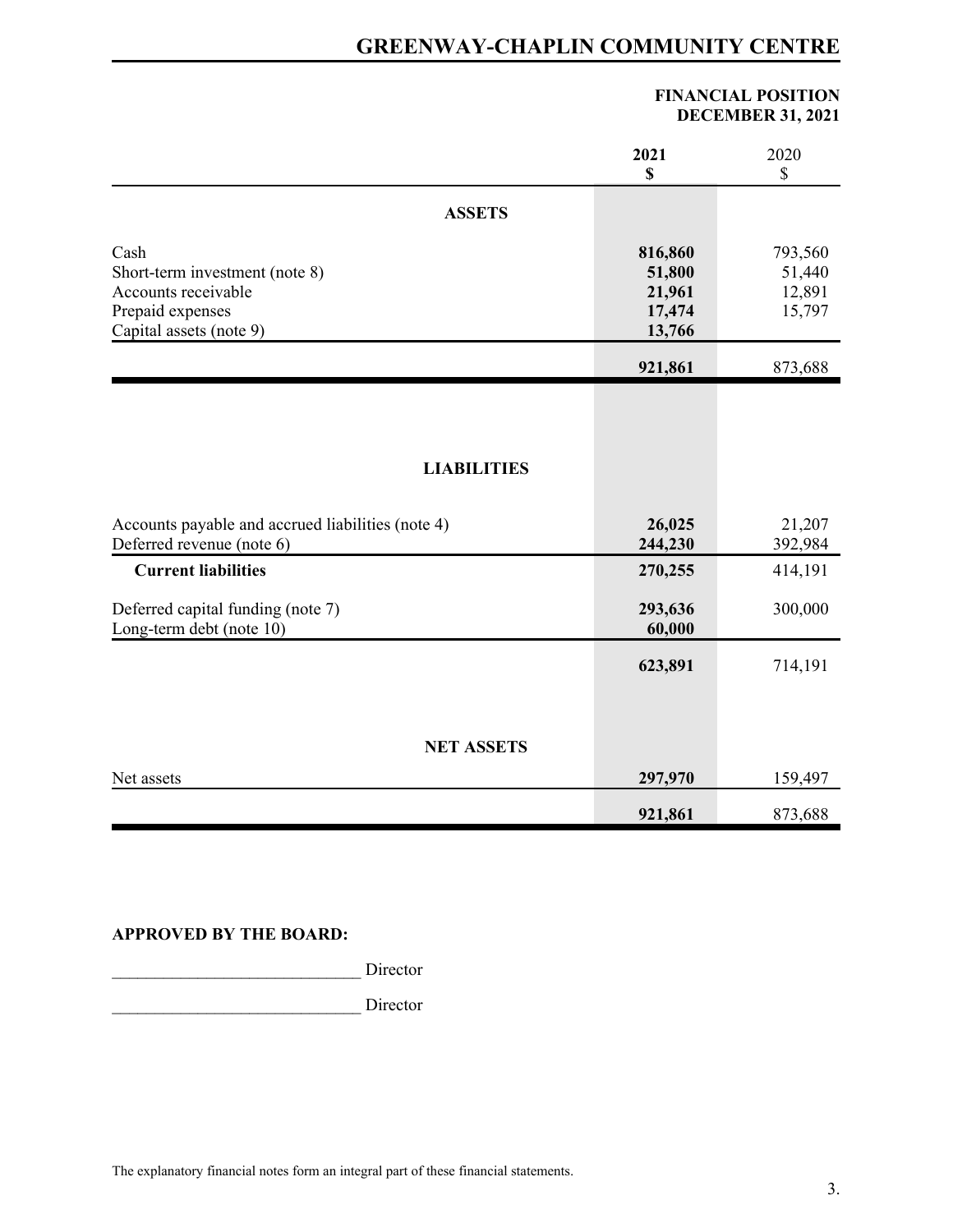## **STATEMENT OF OPERATIONS AND NET ASSETS YEAR ENDED DECEMBER 31, 2021**

|                                             | 2021<br>\$   | 2020<br>\$   |
|---------------------------------------------|--------------|--------------|
|                                             |              |              |
| Revenue                                     |              |              |
| Grants                                      |              |              |
| City of Cambridge                           | 114,612      | 114,612      |
| Government of Canada                        | 44,429       | 36,281       |
| Region of Waterloo                          | 58,715       | 7,800        |
| United Way                                  | 50,000       | 46,500       |
| <b>Other Grants</b>                         | 529,952      | 176,711      |
|                                             | 797,708      | 381,904      |
| Bingo, net of expenses                      | 7,458        | 9,475        |
| Program fees                                | 11,797       | 3,740        |
| Donations                                   | 11,184       | 535          |
| Fundraising                                 |              | 4,936        |
| Other - Tuck Shop                           |              | 30           |
|                                             | 828,147      | 400,620      |
|                                             |              |              |
| <b>Expenditure</b>                          |              |              |
| Program costs                               | 355,878      | 116,796      |
| Salaries and benefits                       | 309,117      | 247,032      |
| Office and general                          | 13,746       | 14,873       |
| Professional fees                           | 9,039        | 23,878       |
| Insurance                                   | 6,202        | 5,721        |
| Maintenance, utilities and rent (note 3)    | 4,966        | 5,651        |
| Telephone                                   | 3,095        | 3,819        |
| Amortization                                | 1,593        | 750          |
| Fundraising<br>Fees and dues                | 1,515        |              |
| Advertising and promotion                   | 1,265<br>574 | 2,199<br>714 |
| Interest and bank charges                   | 526          | 576          |
| Staff and volunteer training                | 463          | 645          |
|                                             | 707,979      | 422,654      |
|                                             |              |              |
| <b>Excess (deficiency) of revenue over</b>  |              |              |
| expenditure before undernoted item          | 120,168      | 22,034       |
| Government wage subsidy                     | 18,305       | 59,122       |
|                                             |              |              |
| Excess of revenue over expenditure for year | 138,473      | 37,088       |
| Net assets, beginning of year               | 159,497      | 122,409      |
| Net assets, end of year                     | 297,970      | 159,497      |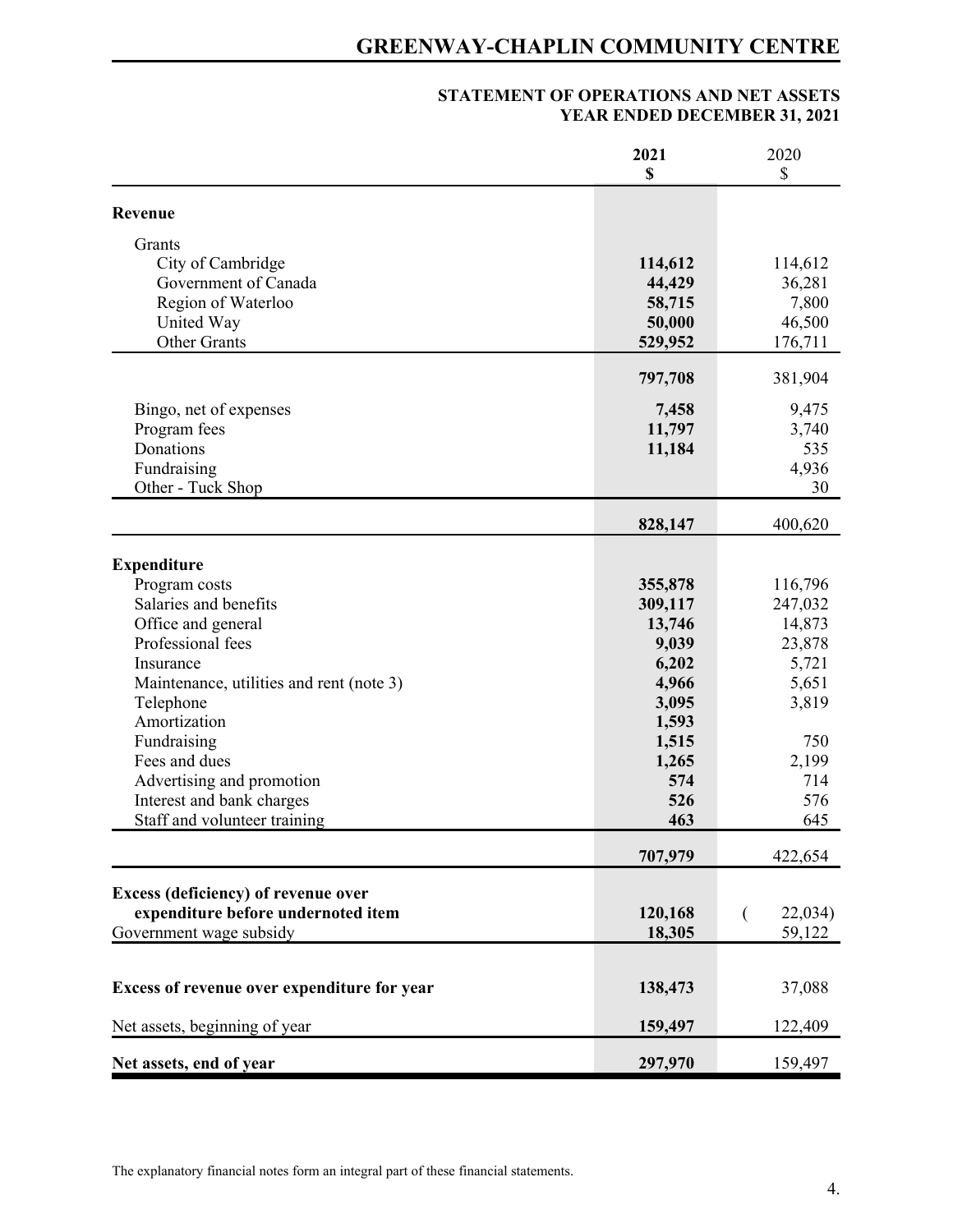## **STATEMENT OF CASH FLOWS YEAR ENDED DECEMBER 31, 2021**

|                                                                                                                       | 2021<br>\$                  | 2020<br>$\mathcal{S}$  |
|-----------------------------------------------------------------------------------------------------------------------|-----------------------------|------------------------|
|                                                                                                                       |                             |                        |
| Cash flows from operating activities:<br>Excess of revenue over expenditure for year<br>Amortization                  | 138,473<br>1,593            | 37,088                 |
| Net change in non-cash working capital                                                                                | 140,066                     | 37,088                 |
| balances relating to operations:<br>Accounts receivable<br>Prepaid expenses<br>Deferred revenue                       | 9,070<br>1,677)<br>148,754) | 6,197<br>91)<br>73,865 |
| Deferred capital funding<br>Accounts payable and accrued liabilities                                                  | 6,364)<br>4,818             | 13,328                 |
|                                                                                                                       | 20,981)                     | 130,387                |
| <b>Cash flows from investment activities:</b><br>Increase in short-term investment<br>Net additions to capital assets | 360)<br>15,359)             | 780)                   |
|                                                                                                                       | 15,719)                     | 780)                   |
| <b>Cash flows from financing activities:</b><br>Increase in long-term debt                                            | 60,000                      |                        |
| Net increase in cash                                                                                                  | 23,300                      | 129,607                |
| Cash, beginning of year                                                                                               | 793,560                     | 663,953                |
| Cash, end of year                                                                                                     | 816,860                     | 793,560                |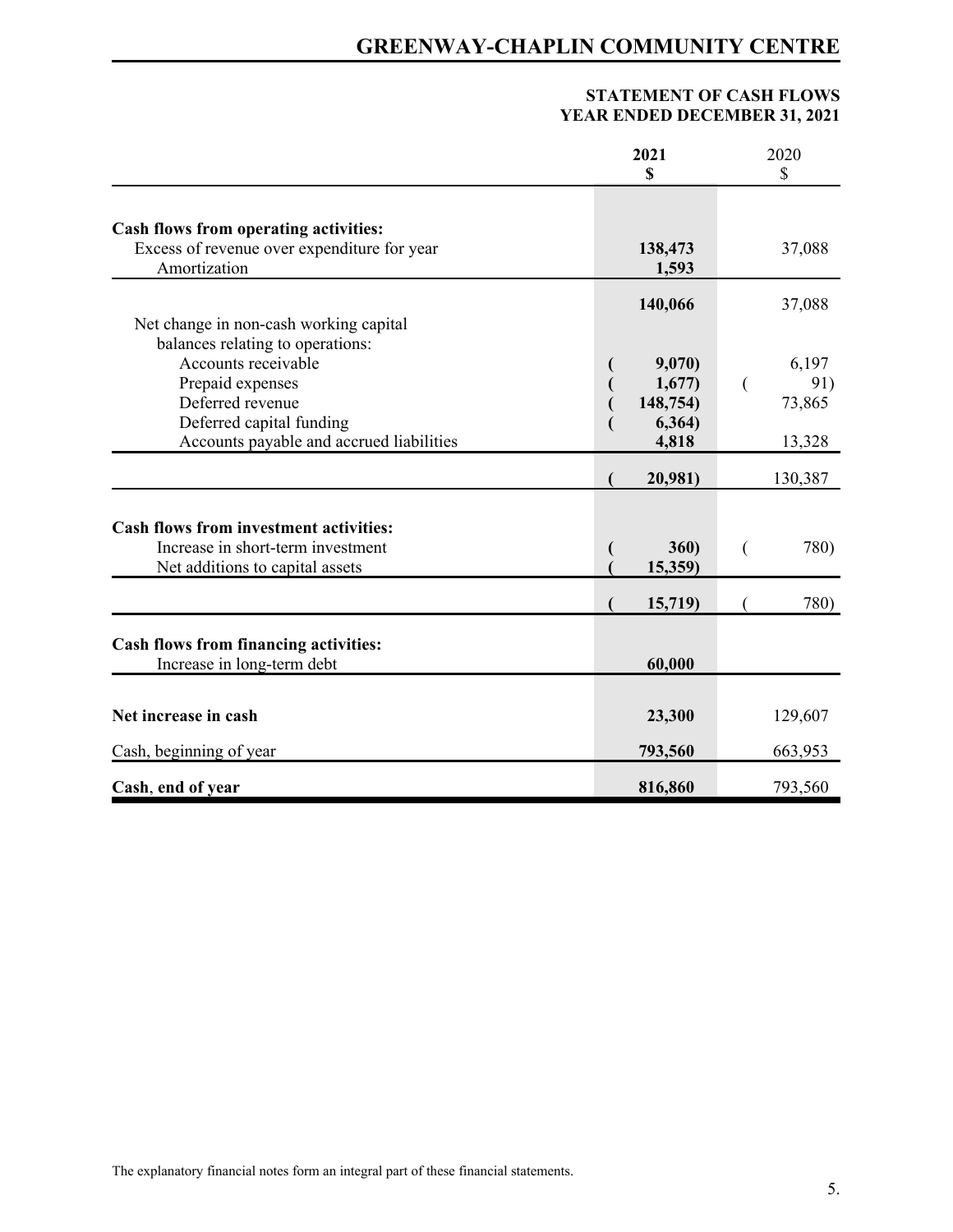## **EXPLANATORY FINANCIAL NOTES YEAR ENDED DECEMBER 31, 2021**

## **1. Nature of Organization**

The Community Centre was incorporated by letters patent dated February 1, 1991 under the laws of the Province of Ontario to promote life quality and well being of families in the neighbourhood by providing opportunities for participation in the development of community life.

The Centre is a registered charity and, accordingly, is exempt from income taxes.

#### **2. Summary of Significant Accounting Policies**

The financial statements were prepared in accordance with Canadian accounting standards for not-forprofit organizations and include the following significant accounting policies:

#### **(a) Capital assets**

The company amortizes capital assets using the declining-balance method and annual rates which will amortize the assets over their estimated useful lives:

| Furniture and equipment | 20%    |
|-------------------------|--------|
| Computer hardware       | $30\%$ |

#### **(b) Recognition of revenue**

Contributions are recognized using the deferral method under which restricted contributions are recognized as revenue in the year in which the related expenses are incurred. Unrestricted contributions are recognized as revenue when they are received or receivable if the amount to be received can be reasonably estimated and collection is reasonably assured. Government wage assistance is recorded in the period in which the related expenditures are incurred and when collection is reasonable assured.

#### **(c) Contributed services and materials**

Donations of materials and services are not reflected in these financial statements because of the impracticality of the record keeping and valuation of them.

#### **(d) Financial instruments**

All financial assets and liabilities are recorded at amortized cost less any discovered impairment.

#### **(e) Use of estimates**

The preparation of these financial statements in conformity with Canadian accounting standards for not-for-profit organizations requires management to make estimates and assumptions that affect the reported amount of assets and liabilities, the disclosure of contingent assets and liabilities at the date of the financial statements and the reported amounts of revenues and expenses during the current period. These estimates are reviewed periodically and adjustments are made to income as appropriate in the year they become known.

#### **3. Lease Commitment**

The Centre operates from a facility provided by Waterloo Region Housing for a nominal rental rate of \$1 per year.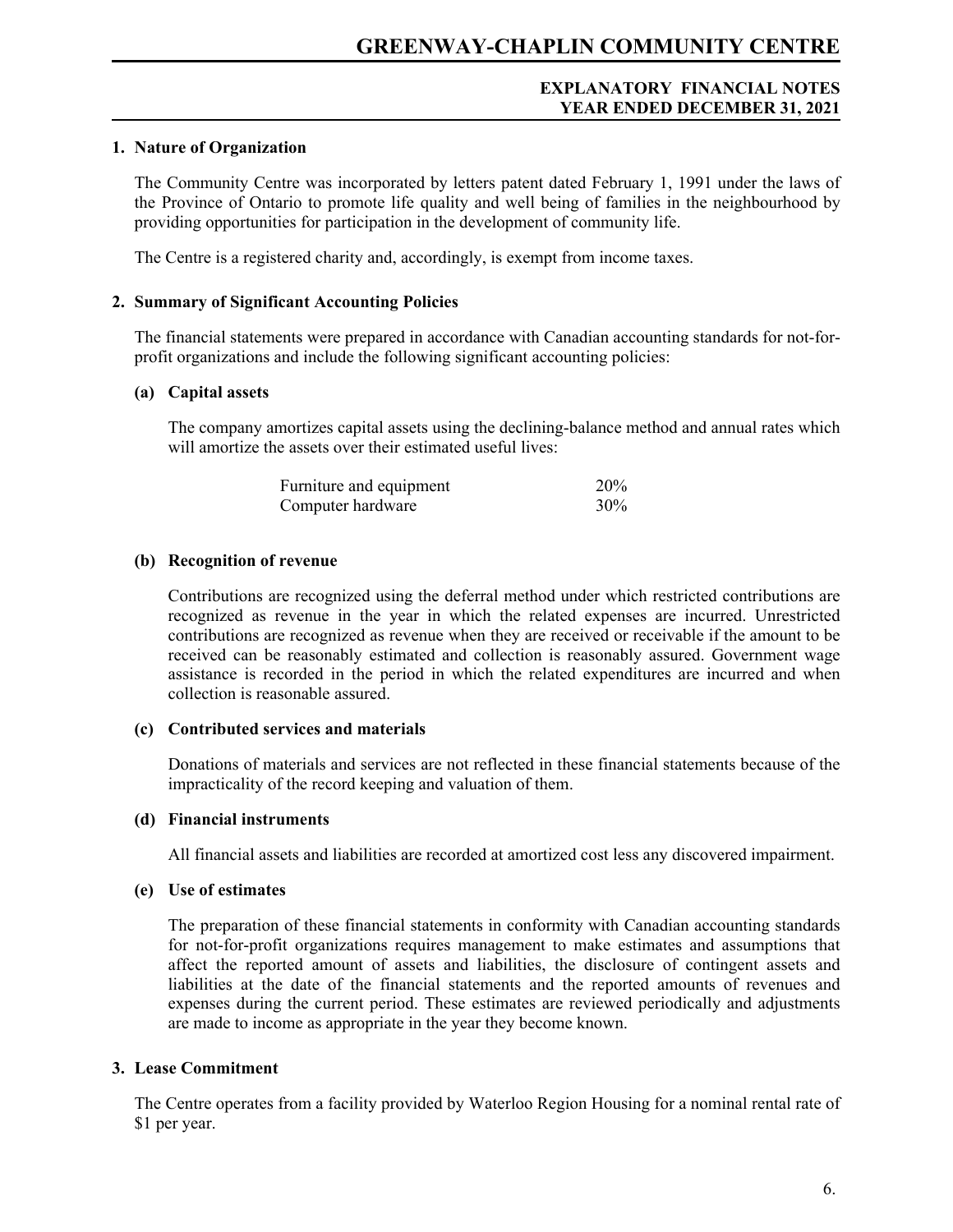| 4. Accounts Payable and Accrued Liabilities                                | 2021<br>S       | 2020<br>\$    |
|----------------------------------------------------------------------------|-----------------|---------------|
| Accounts payable and accrued liabilities<br>Government remittances payable | 19,753<br>6,272 | 21,207<br>NIL |
|                                                                            | 26,025          | 21.207        |

## **EXPLANATORY FINANCIAL NOTES YEAR ENDED DECEMBER 31, 2021**

#### **5. Financial Instruments**

The entity is exposed to various risks through its financial instruments. The following analysis provides a measure of the entity's risk exposure and concentrations at the year end date.

#### **Liquidity risk**

Liquidity risk is the risk that an entity will encounter difficulty in meeting obligations associated with financial liabilities. The entity is exposed to this risk in respect of its accounts payable and accrued liabilities and long-term debt.

Trade accounts payable and accrued liabilities are generally repaid within 30 days.

#### **Credit risk**

The entity is exposed to credit risk with respect to its accounts receivable. The entity provides credit to its clients who attend programs in the normal course of its operations. It carries out, on a continuing basis, credit checks on these clients and virtually never has any bad debts.

For grants receivable, the entity assesses, on a continuous basis, amounts receivable on the basis of amounts it is virtually certain to receive based on their estimated realizable value.

## **Market risk**

Market risk is the risk that the fair value or future cash flows of a financial instrument will fluctuate because of changes in market prices. Market risk comprises three types of risk: currency risk, interest rate risk and other price risk. The entity is not exposed to significant market risks.

#### **6. Deferred Revenue**

During the 2017 fiscal year, the Centre was selected to act as an administrator on behalf of community centres in Cambridge for funding received from the Lyle S. Hallman Foundation. This funding is received annually and was approved for the 2021 fiscal year. This funding is to be utilized by these community centres for programs and projects during the 2022 fiscal year.

## **7. Deferred Capital Funding**

In 2017, the Centre received a grant from a charitable foundation in the amount of \$300,000. These funds are to be used exclusively for the expansion of the Centre's recreation space. This is expected to take place in 2022.

## **8. Short-Term Investment**

The short-term investment is comprised of one guaranteed investment certificate bearing interest at 0.45 % and maturing in November 2022.